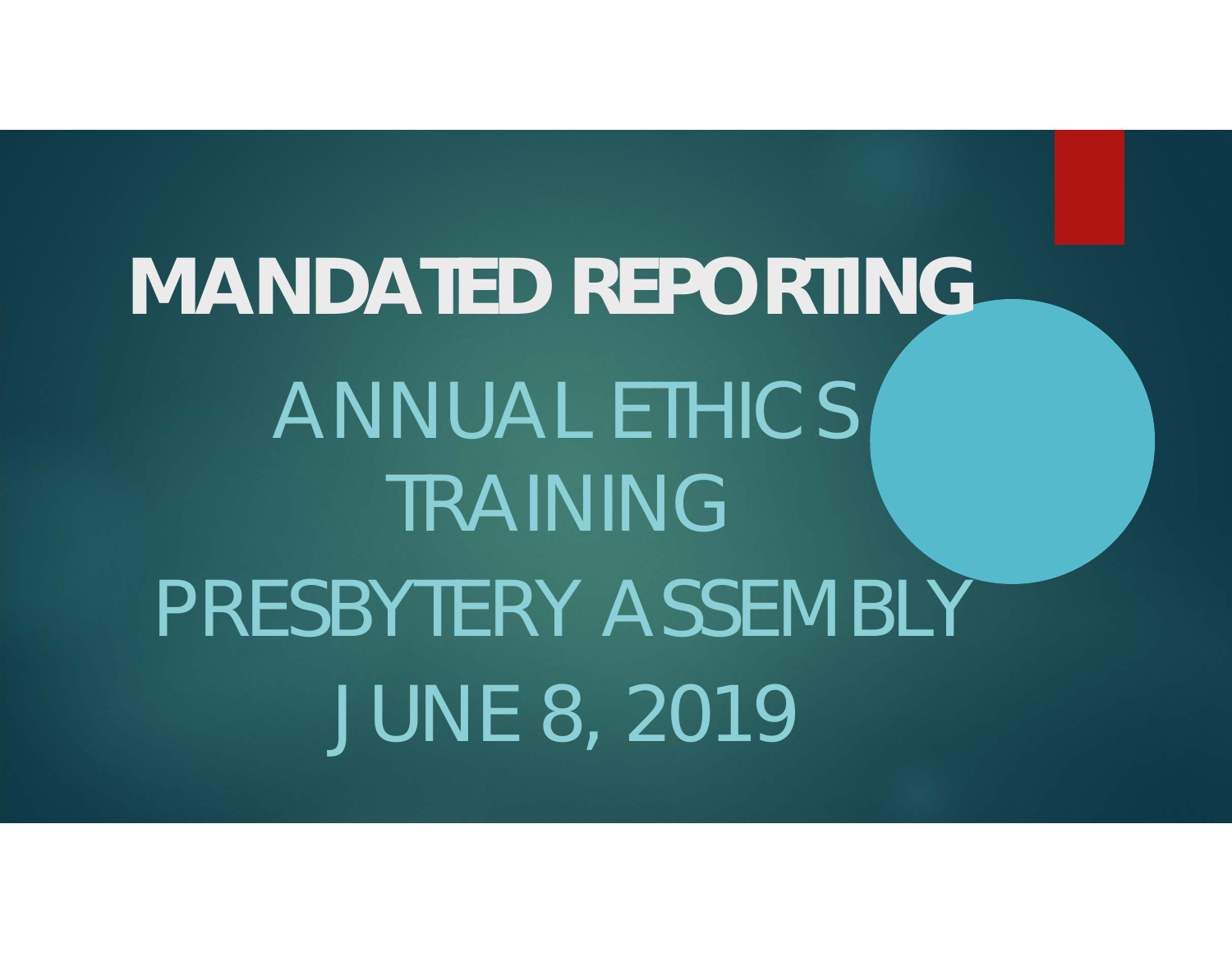### **WHAT IS MANDATED REPORTING?**

A mandate is simply a legal requirement. Individuals are called Mandated Reporters because they are legally required to report child abuse and neglect to the Illinois Department of Children and Family Services (DCFS) Hotline. All 50 states have similar requirements.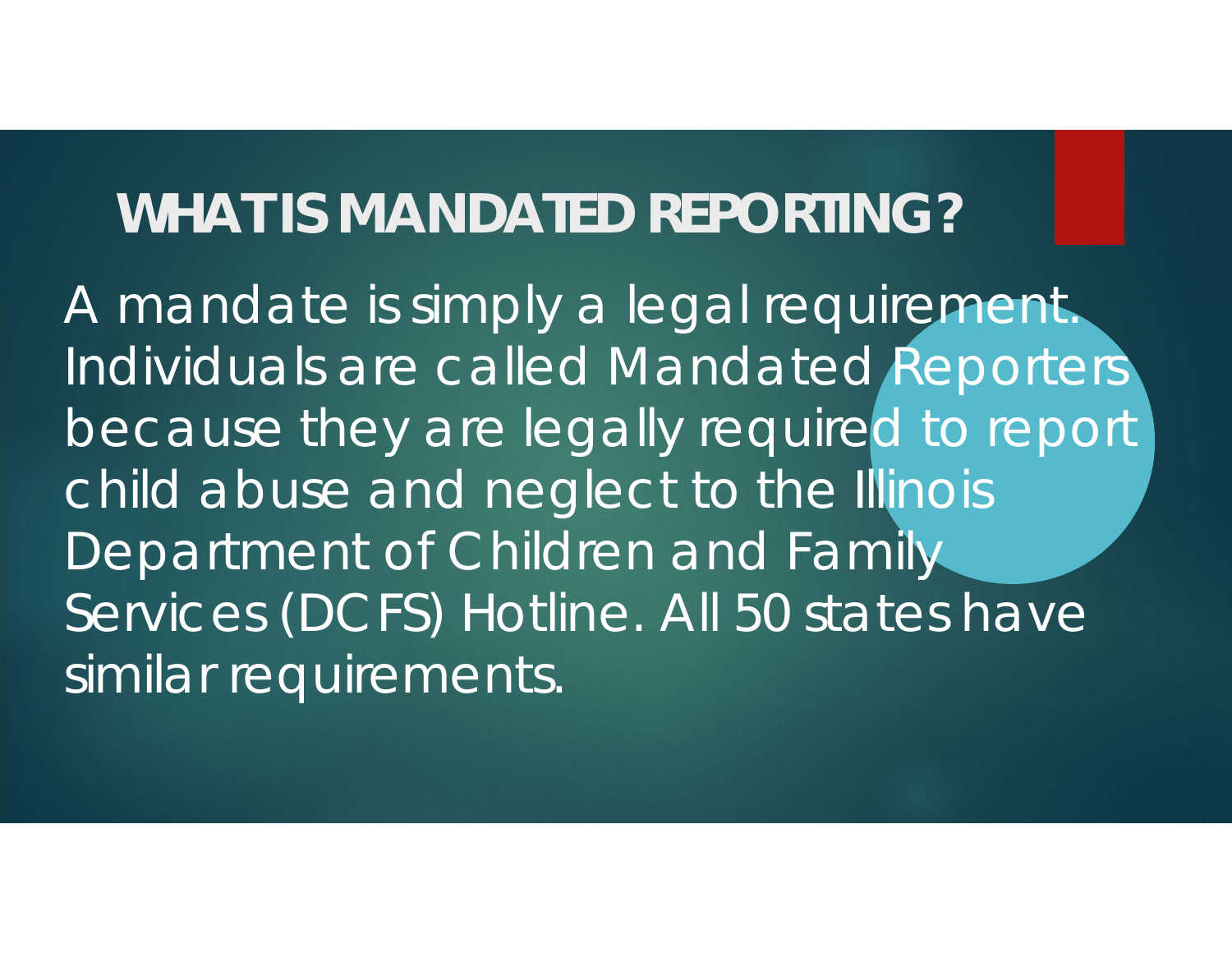### **WHO IS A MANDATED REPORTER?**

Mandated reporters are individuals who frequently work with children and are often the first adults to see signs of child abuse or neglect. The nature of their friendly professions makes them uniquely qualified to protect children from abuse and neglect.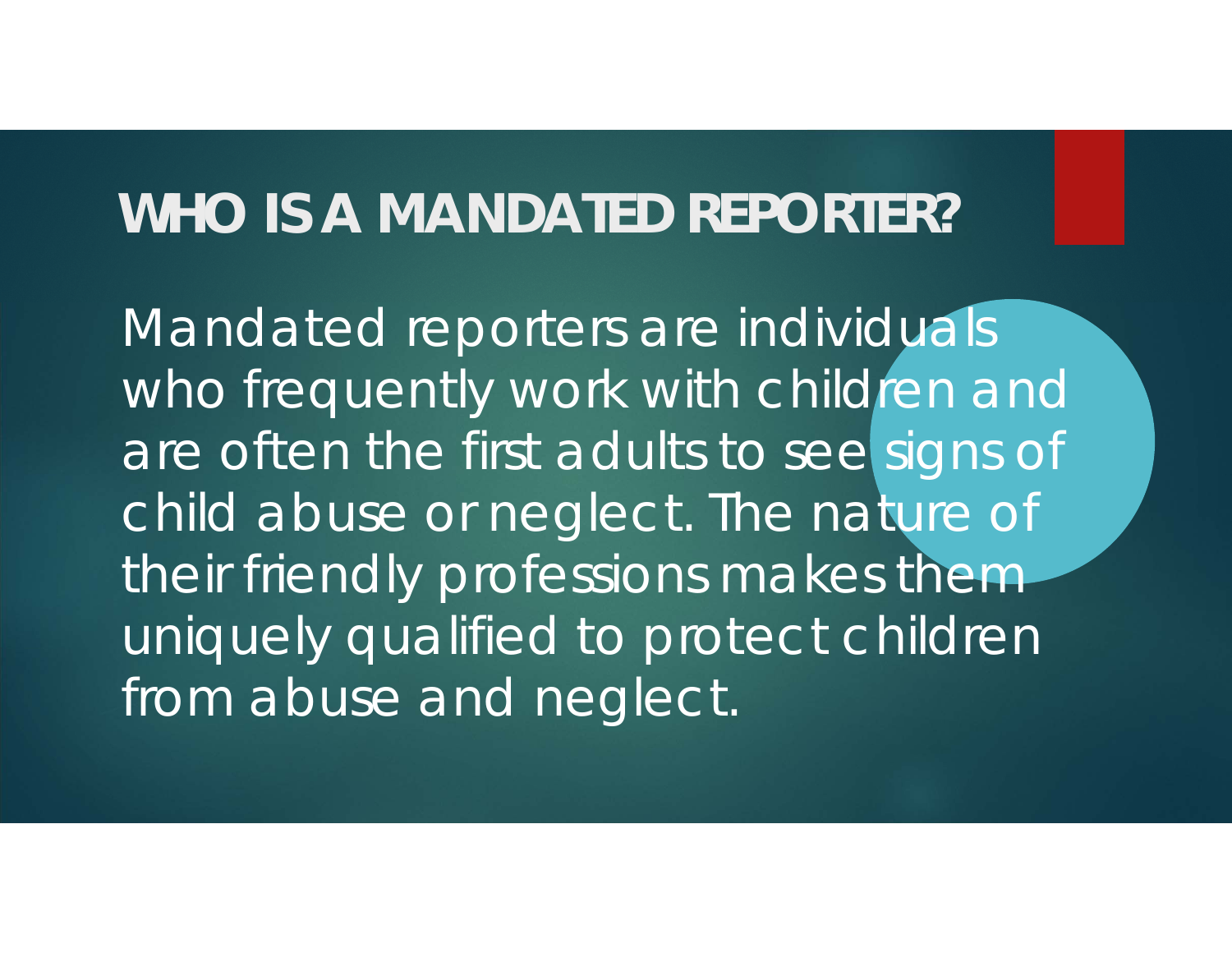### **PROTECTING OUR CHILDREN**

- DCFS has the primary responsibility of protecting children through the investigation of suspected abuse or neglect by parents and other caregivers in a position of trust or authority over the child.
- ▶ Call the 24 Hour Child Abuse Hotline at 800-25-ABUSE (800) 252-2873 or TTY (800) 358-5117 if you suspect that a child has been harmed or is at risk of being harmed by abuse or neglect. If you believe a child is in immediate danger of harm, call 911 first.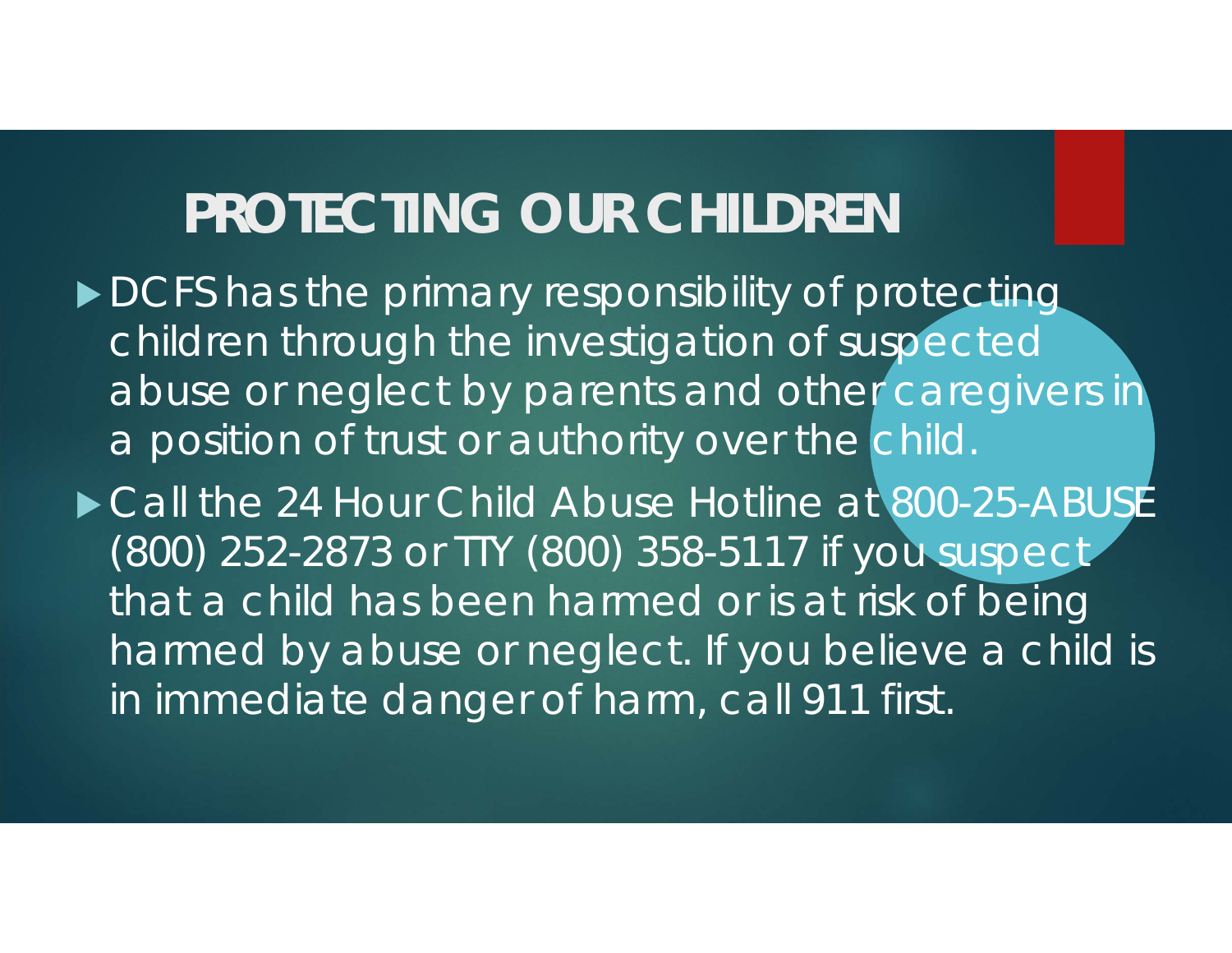### **WHAT ARE CHILD ABUSE AND NEGLECT?**

- Child abuse is the mistreatment of a child under the age of 18 by:
- ▶ A parent or their romantic partner
- An immediate relative or someone living in their home
- A caretaker such as a babysitter or daycare worker; or

Any person responsible for the child's welfare, such as a healthcare provider, educator, coach, or youth program volunteer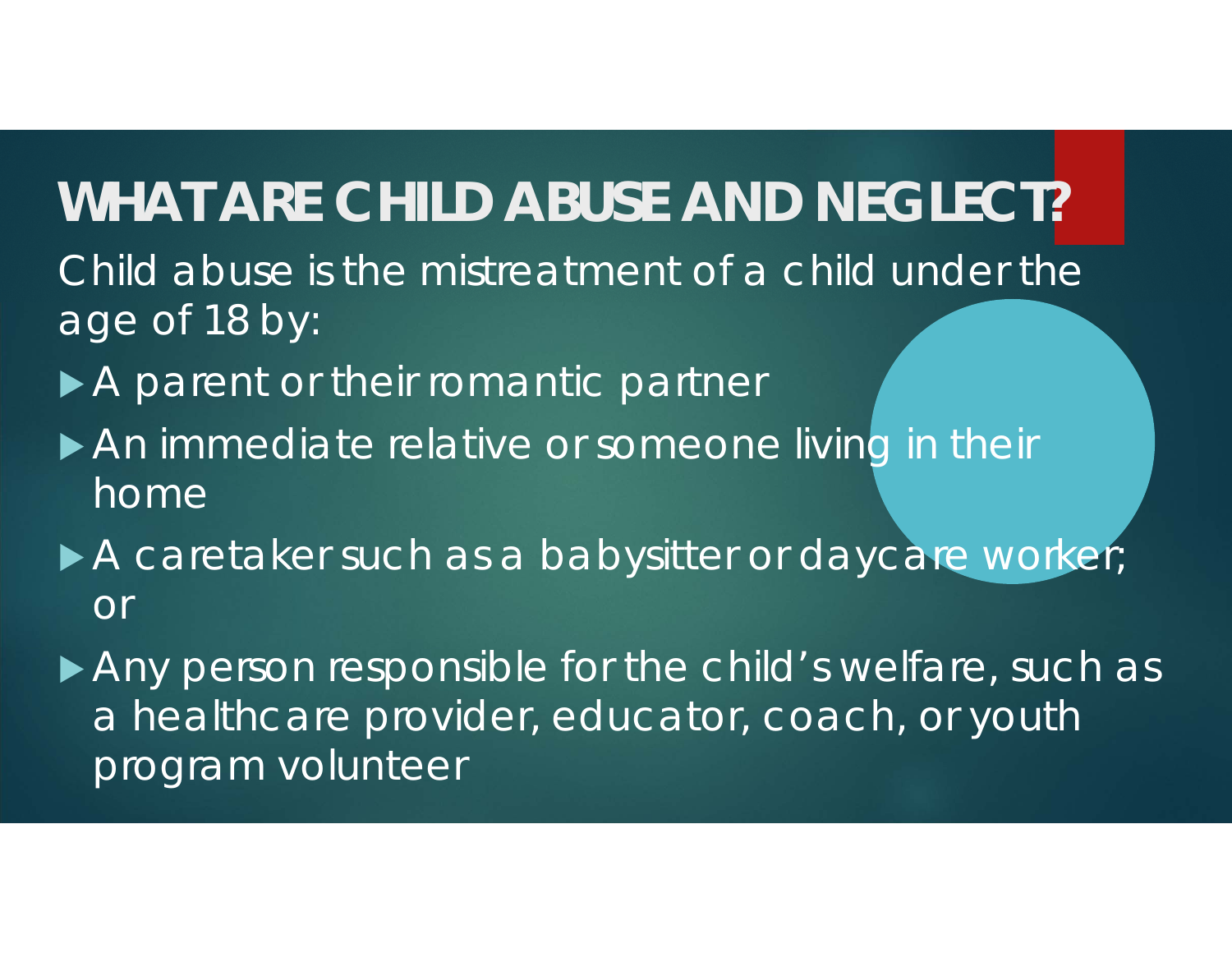# **REPORTING CHILD ABUSE AND NEGLECT**

If you suspect abuse or neglect you have a social responsibility to report it to the hotline. In addition, state law requires that most professionals in education, health care, law enforcement, and social work report suspected neglect or abuse. These individuals are called Mandated Reporters. Mandated Reporters include:

- Medical Personnel
- ▶ Educators
- ▶ Child Care Workers
- **Probation officers/Truant officers**
- ▶ Animal Control officers
- ▶ Social Workers
- ▶ Clergy

A complete list of Mandated Reporters can be found at http://www.illinois.gov/dcfs/safekids/reporting/Pages/index.aspx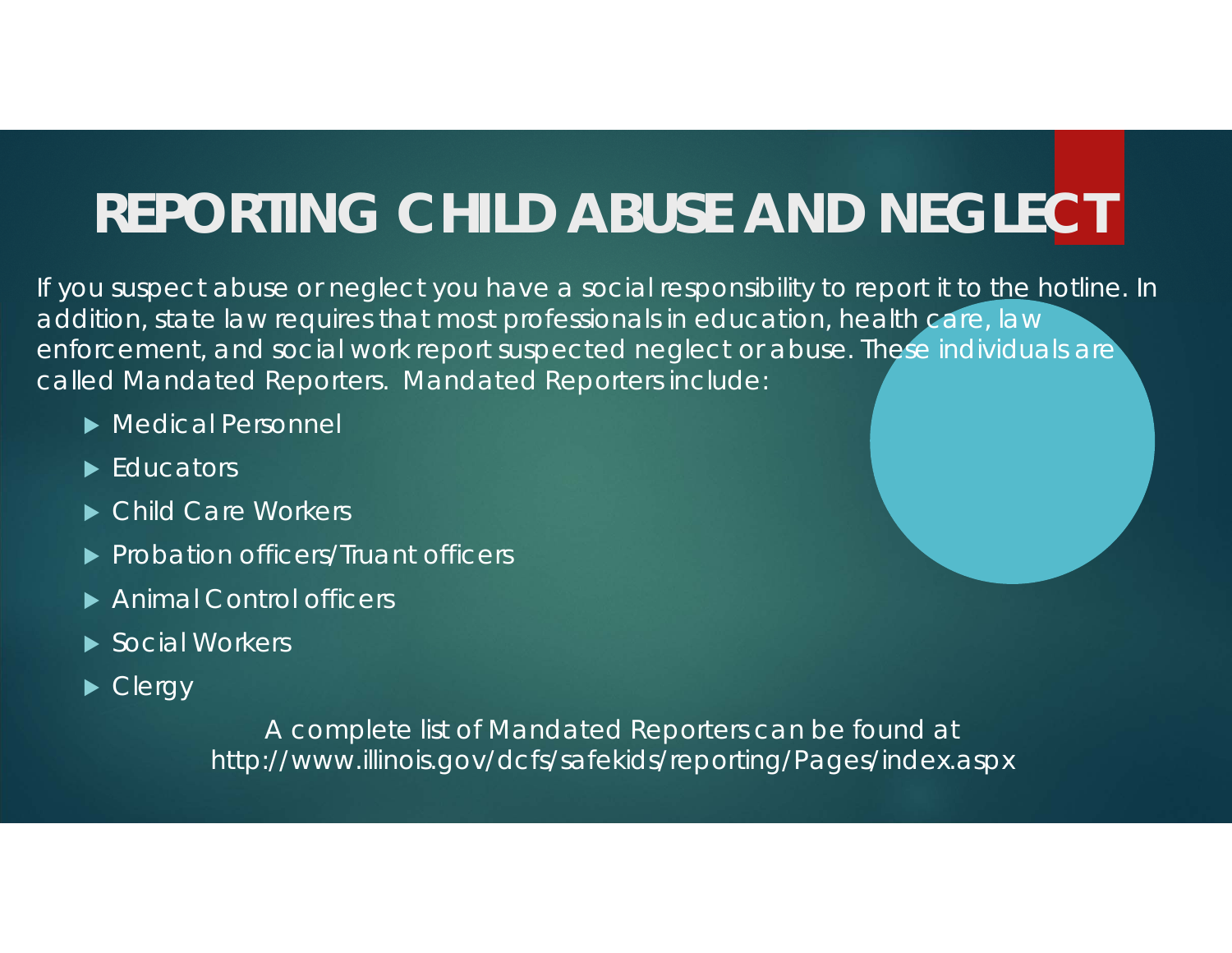# **REPORTING CHILD ABUSE AND NEGLECT**

- ▶ DCFS administers an online training course entitled "Recognizing and Reporting Child Abuse: Training for Mandated Reporters, available 24 hours a day, 7 days a week. The course can be found at http://www.illinois.gov/dcfs/safekids/reporting/Pages/j
- For more information about the guidelines for mandated reporters in Illinois, read the **Mandated Reporter Manual** at the above website.
- State law protects the confidentiality of all reporters, and your name is never disclosed. You may still choose to make a report anonymously, but the inability of investigators to follow up with you to obtain information may impede the investigation of DCFS as well as the child's safety. The law protects you from civil liability for any call made in good faith.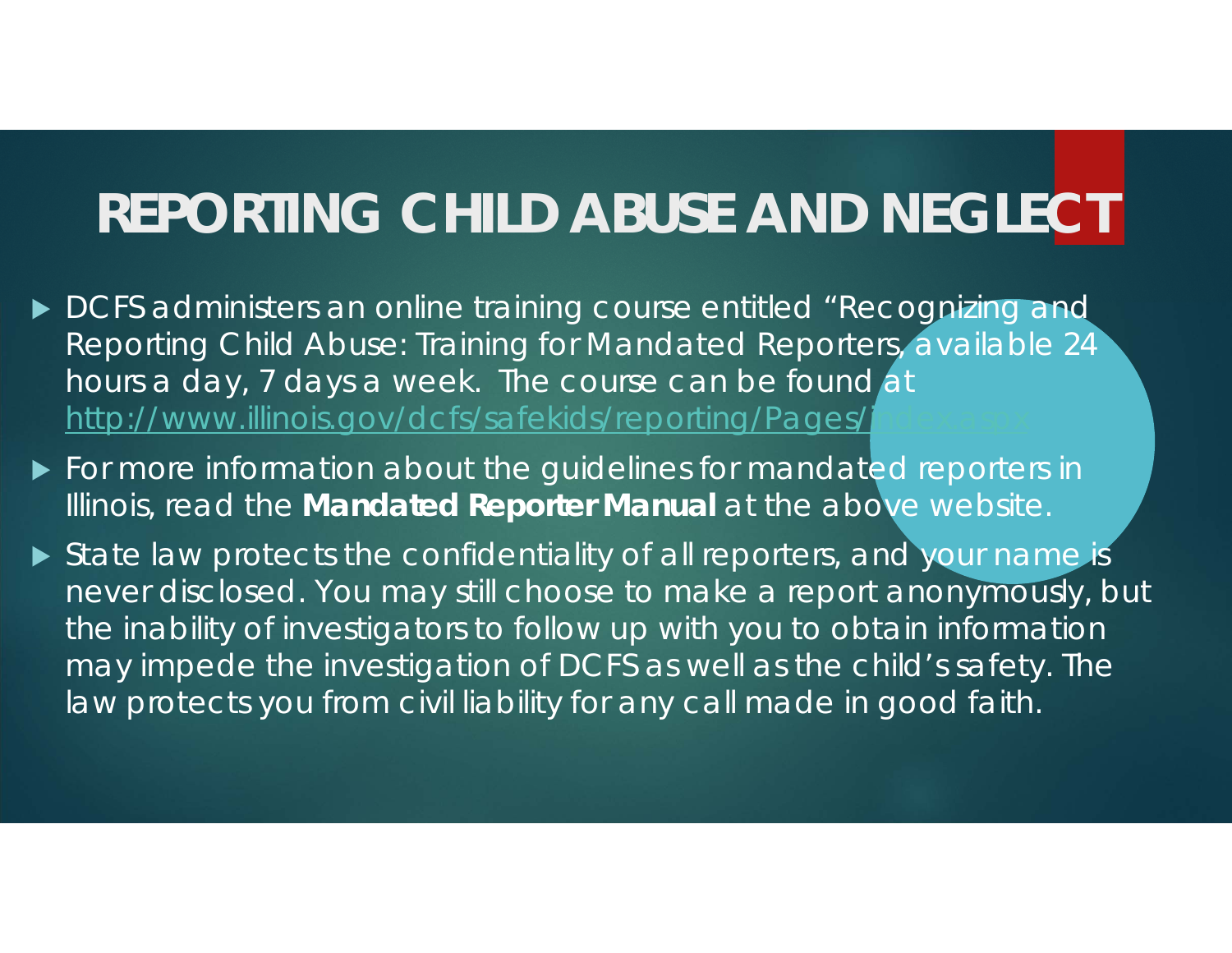# **REPORTING CHILD ABUSE AND NEGLECT**

#### **What if you are not absolutely sure abuse is occurring?**

- As much as 70% of child abuse goes unreported
- A child tells an average of seven adults that they are being abused or neglected before a report is made
- **E** Every delay in reporting suspected abuse or neglect increases the likelihood that abuse will become more serious, or even deadly, and that the perpetrator will abuse additional children.
- **Trust your own senses, common sense and instincts**
- More than one million hotline calls have been received over the past four years only one in four resulted in a formal report and investigation
- $\blacktriangleright$  DCFS is able to provide services to families that allow the child to remain in the home safely, provided the abuse or neglect is reported soon enough for DCFS to intervene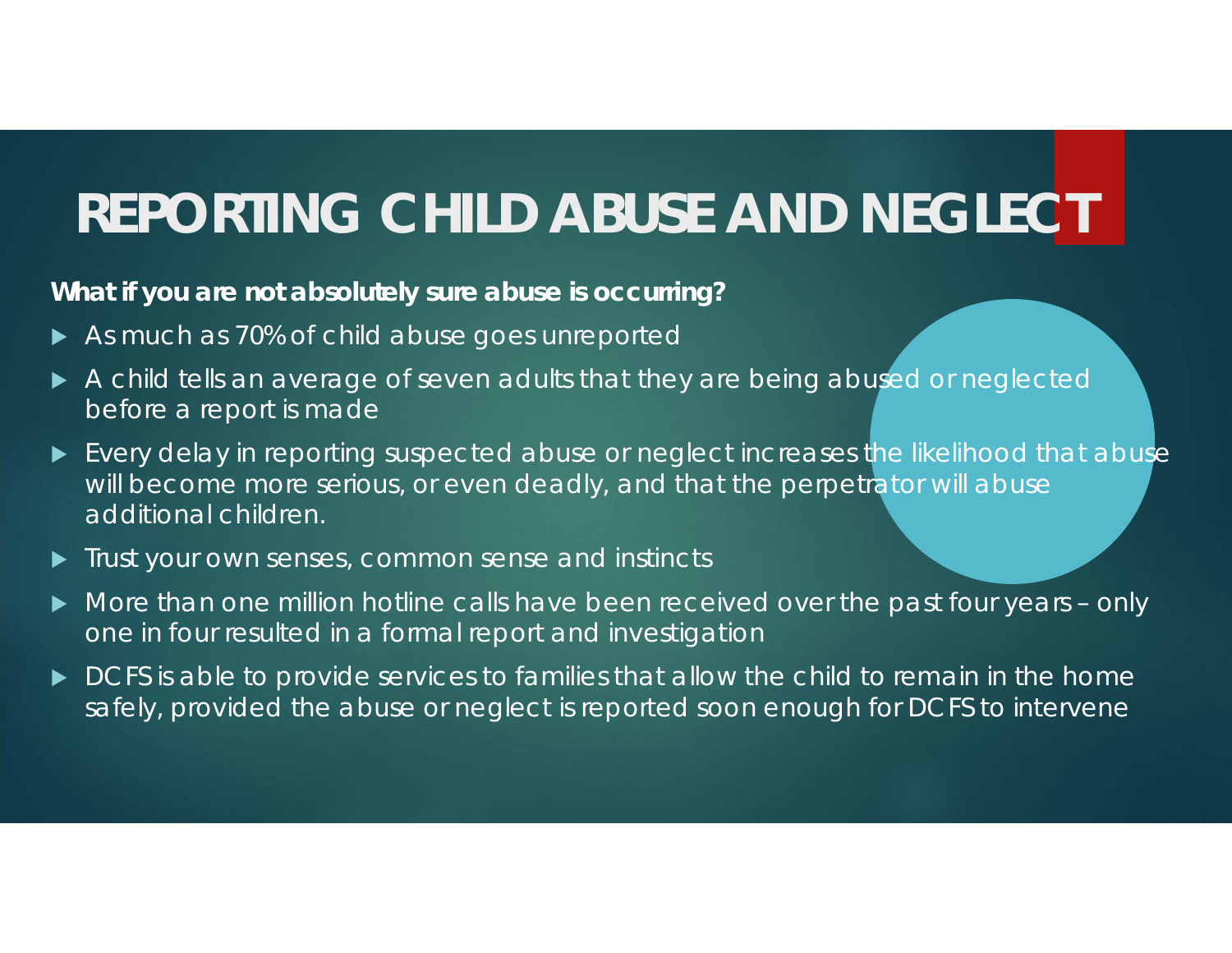# **HOW TO REPORT SUSPECTED CHILD ABUSE OR NEGLECT**

ORGANIZE THE INFORMATION FOR YOUR REPORT

▶ Gather only the information you need to make the report to the hotline. Remember – it is **NOT** your role to interview the child about the abuse. You only need a brief description of the incident. Try to have the following information available:

**Name, address and age of victim**

**Name and address of parents/caretakers and siblings**

**Relationship of caretaker to victim**

**Your observations**

**Any explanation provided by the child**

**Any other relevant information that would expedite the investigation**

Later you will be asked to submit a written confirmation (within 48 hours)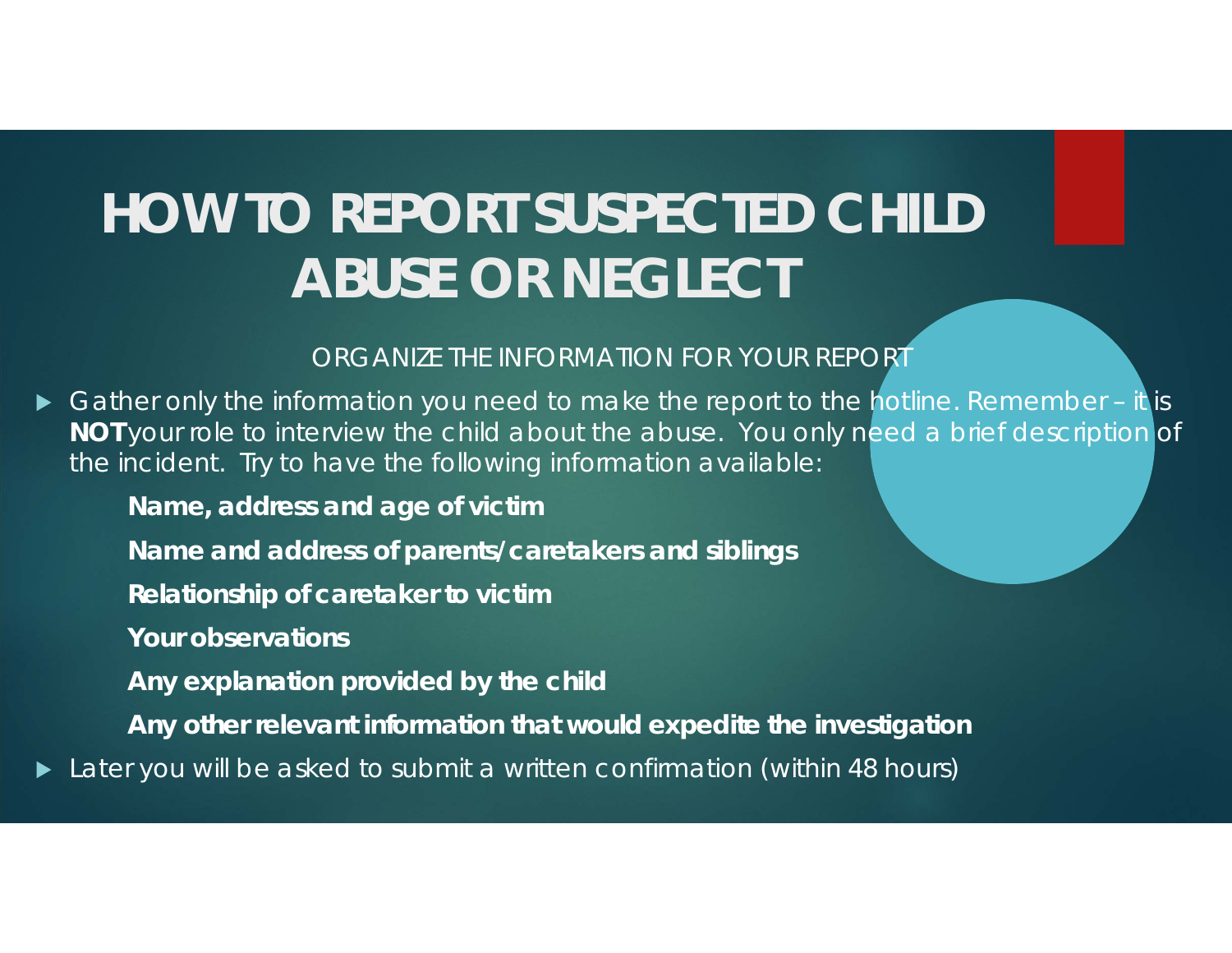# **HOW TO REPORT SUSPECTED CHILD ABUSE OR NEGLECT**

More information about reporting abuse or neglect can be found at website: http://www.illinois.gov/dcfs/safekids/reporting/Pages/index.aspx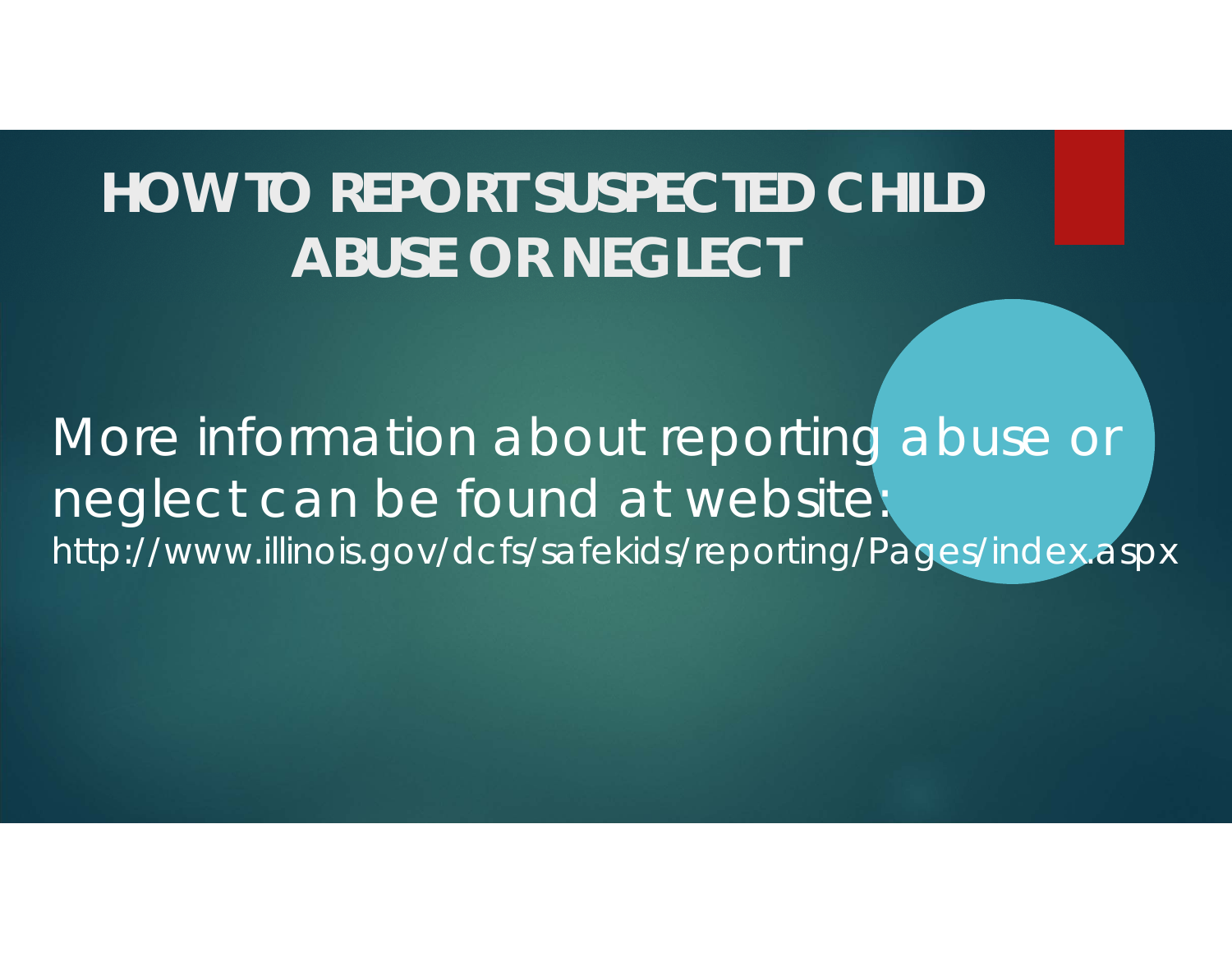### **TIPS FOR MANDATED REPORTERS**

- ▶ On July 1, 1986, a law was passed requiring all Mandated Reporters to sign a statement on a DCFS form certifying that they understand their mandated reporter requirements.
- ▶ You will fulfill your legal obligation as a Mandated Reporter when you call the DCFS Hotline. If the report is a criminal matter and it is outside DCFS's jurisdiction, the Hotline will ask you to notify the police.
- **For DCFS purposes, a perpetrator is anyone who is responsible for** the child's welfare, or anyone who came to know the child through a position of trust, such as mother, father, teacher, counselor, coach, or pastor to name a few.
- Sometimes a child will seek out a trusted adult to tell about the abuse or neglect. When a child tells you about abuse or neglect, call the Hotline.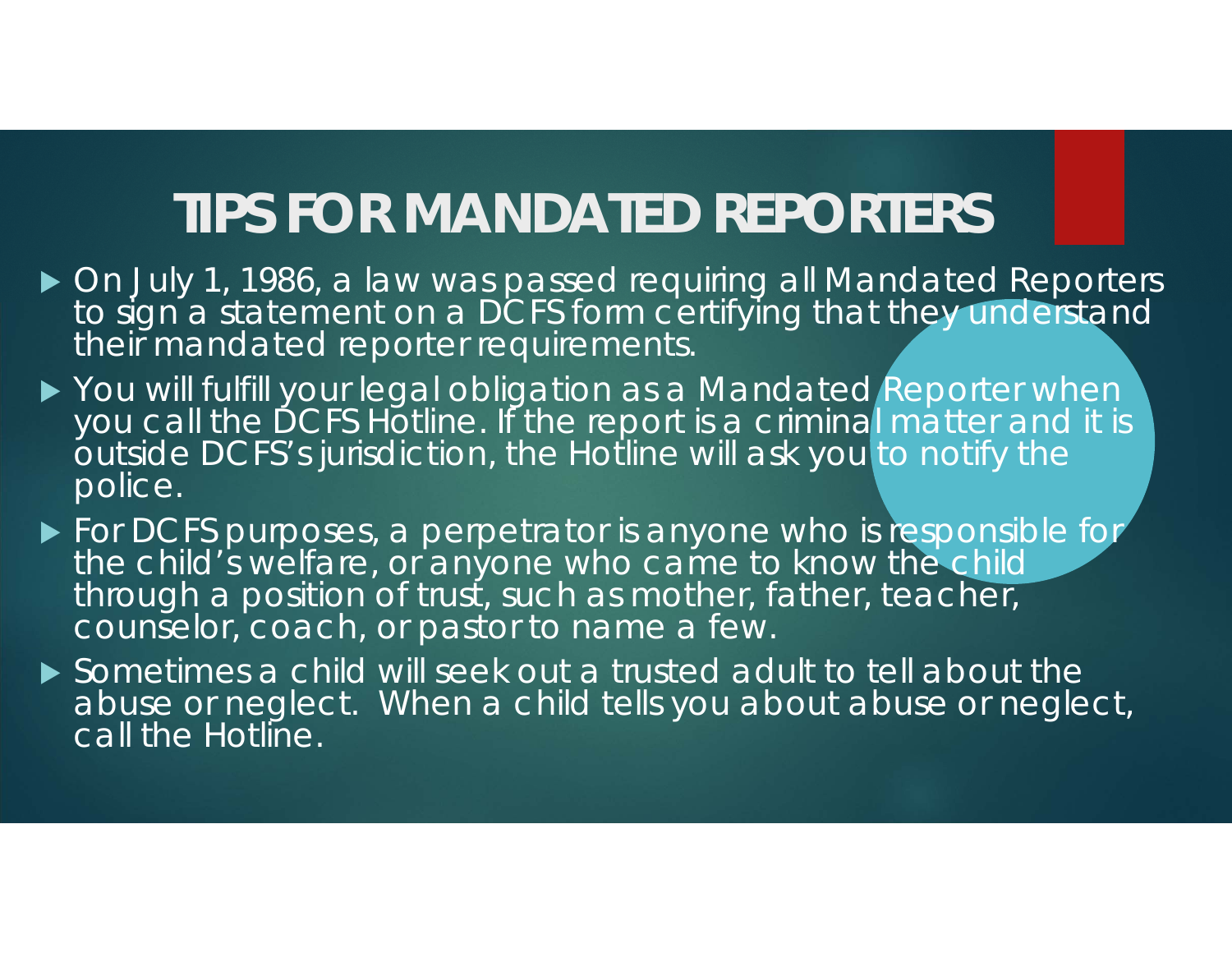# **TIPS FOR MANDATED REPORTERS**

As a Mandated Reporter, you have specific rights to:

- **The Hotline worker's full name**
- $\blacktriangleright$  To speak to the Hotline worker's supervisor if you do not agree with the Hotline worker's decision
- $\blacktriangleright$  To request a review of the investigation that has been unfounded if there are concerns regarding the adequacy of the investigation
- $\blacktriangleright$  To receive information about the findings and actions taken by the Department during the investigation, including actions taken to ensure a child's safety.

As a Mandated Reporter, if you make a good faith report to the Hotline, you are entitled to immunity from legal liability.